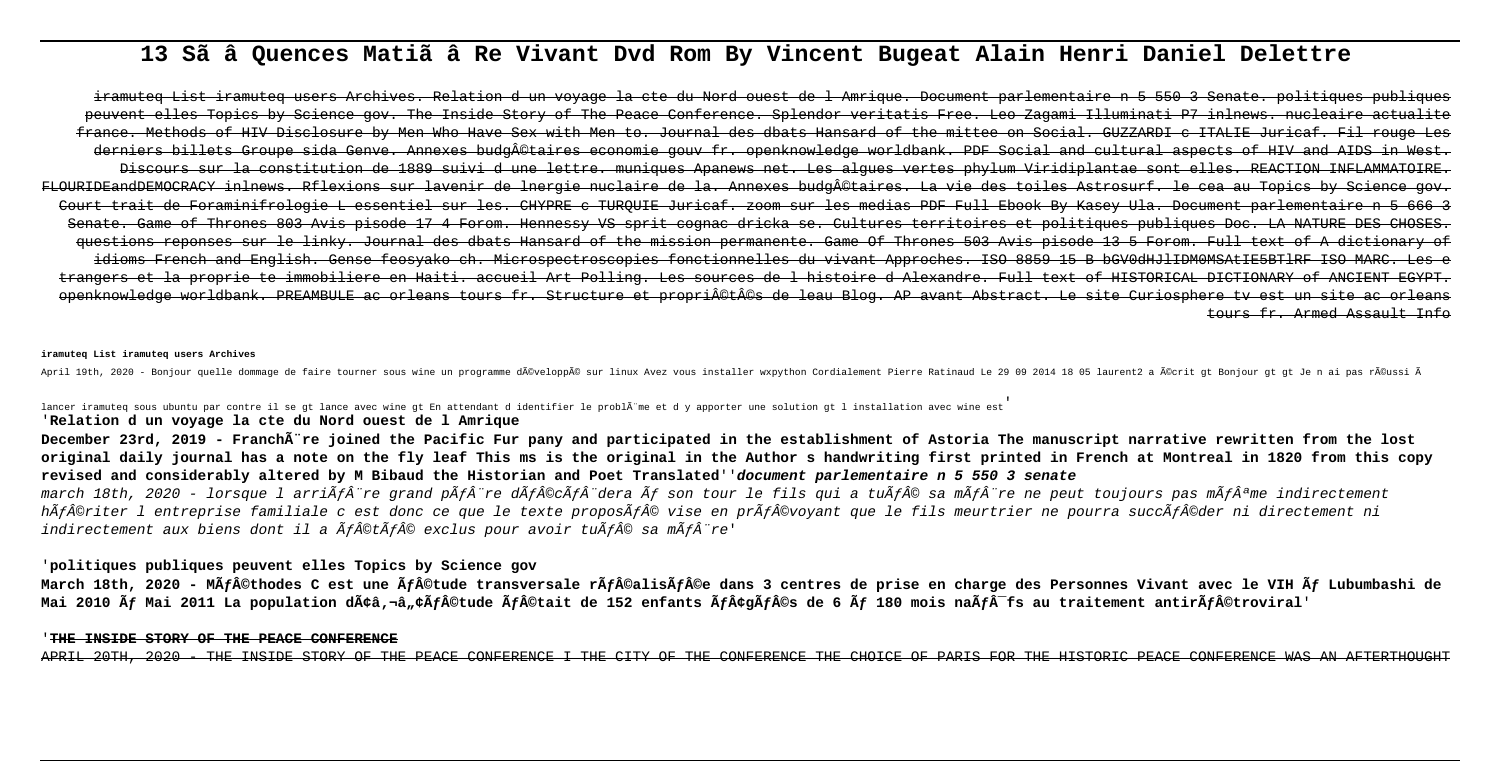## THE ANGLO SAXON GOVERN MENTS FIRST FAVORED A NEUTRAL COUNTRY AS THE MOST APPRO''**SPLENDOR VERITATIS FREE**

APRIL 23RD, 2020 - JéSUS EST « L ACPLISSEMENT » VIVANT DE LA LOI EN TANT QU IL EN RéALISE LA SIGNIFICATION AUTHENTIQUE PAR LE DON TOTAL DE LUI MêME IL DEVIENT LUI MÃ FÂAME LA LOI VIVANTE DEBSONNIEIÃ FÂQE QUI INVITE Ã LOA SUITE QUI PAR SON ESPRIT DONNE LA CRÂFÂFCE DE PARTACER SA DONNE LA FORCE NéCESSAIRE POUR EN TéMOIGNER PAR LES CHOIX ET PAR LES ACTES'

#### '**leo zagami illuminati p7 inlnews**

april 21st, 2020 - it is also noted that around seven years ago there were hundreds of inlnews web links on google covering hundreds on different news and information subjects that the inlnews website covers if one just ty

google web search at the time inlnews was heading to be under the 10 000th top website on the world wide web''**nucleaire actualite france**

April 17th, 2020 - Le jeudi 15 janvier 2015 Ấf 20 heures Projection du film A2 B C AprÃfÂ"s le succÃfÂ"s de la premiÃfÂ"re projection en novembre 2014 nouvelle diffusion au cinÃf©ma La Clef Ấf Paris de ce film documentaire dÃf©jÃf prÃf©sentÃf© dans 24 festivals internationaux qui prÃf©sente la rÃf©alitÃf© quotidienne de Fukushima que les grands mÃf©dias ne montrent pas'

## '**Methods of HIV Disclosure by Men Who Have Sex with Men to**

April 25th, 2020 - The purpose of this paper is to report results of a qualitative investigation into the methods that HIV positive men who have sex with use to disclose their serostatus to casual sexual'

# '**Journal Des Dbats Hansard Of The Mittee On Social**

April 29th, 2020 - C Af©tait Af 50 Milles De MontrAf©al Mais C Af©tait Loin Ce Oui M A AidÃf© Af Aller LAf C Est Oue Je N Af©tais Pas Seul Un Psychiatre Est Seul En Région éloignée Ou Dans Une Région Ne Peut Pas Tenir Le Coup C Est Sa Santé Mentale à Lui Qui Est Rapidement Mise En Cause''**guzzardi c italie juricaf**

march 30th, 2020 - la mission se rãfâ©fãfâ©re en outre ãf sa dãfâ©cision nã,â° 1661 62 ann 6 pp 361 et 367 dans laquelle elle avait ãfâ©tabli que mpme lorsque la convention est directement applicable dans 1 ordre interne d un etat tel est le cas de 1 italiel 1 intÃf©ressÃf© peut aussi invoquer devant les juridictions internes rt d autres arguments d un effet  $\tilde{A}f\hat{A}$ ©guivalent  $\tilde{A}$ . $\hat{A}$ »'

# '**Fil rouge Les derniers billets Groupe sida Genve**

April 8th, 2020 - C est une sup<del>a</del>ña re nouvelle Bravo Il est trãña s difficile de divulquer sa sãfa©ropositivitãfa © ãf son sa partenaire surtout lorsque l on est traitÃf© et suivi sÃf©rieusement et donc non contaminant Certaines personnes arrivent Ãf faire passer la pilule sans problÃfÂ"mes mais Ãf§a n a jamais  $\tilde{A}$ fâ©t $\tilde{A}$ fâ© mon cas'

# '**Annexes budg©taires economie gouv fr**

April 9th, 2020 - y c FDC et ADP Titre 2 DÃf©penses de personnel Autres titres Total y c FDC et ADP PrÃf©vision LFI Consommation Ã, 01 Pilotage et animation Ã, 169 228 304 169 228 304 169 228 304 169 228 304 175 420 132 175 420 132 175 430 655 175 430 655 02 Agence nationale de la recherche 759 854 491 759 854 491 759 854''**openknowledge worldbank**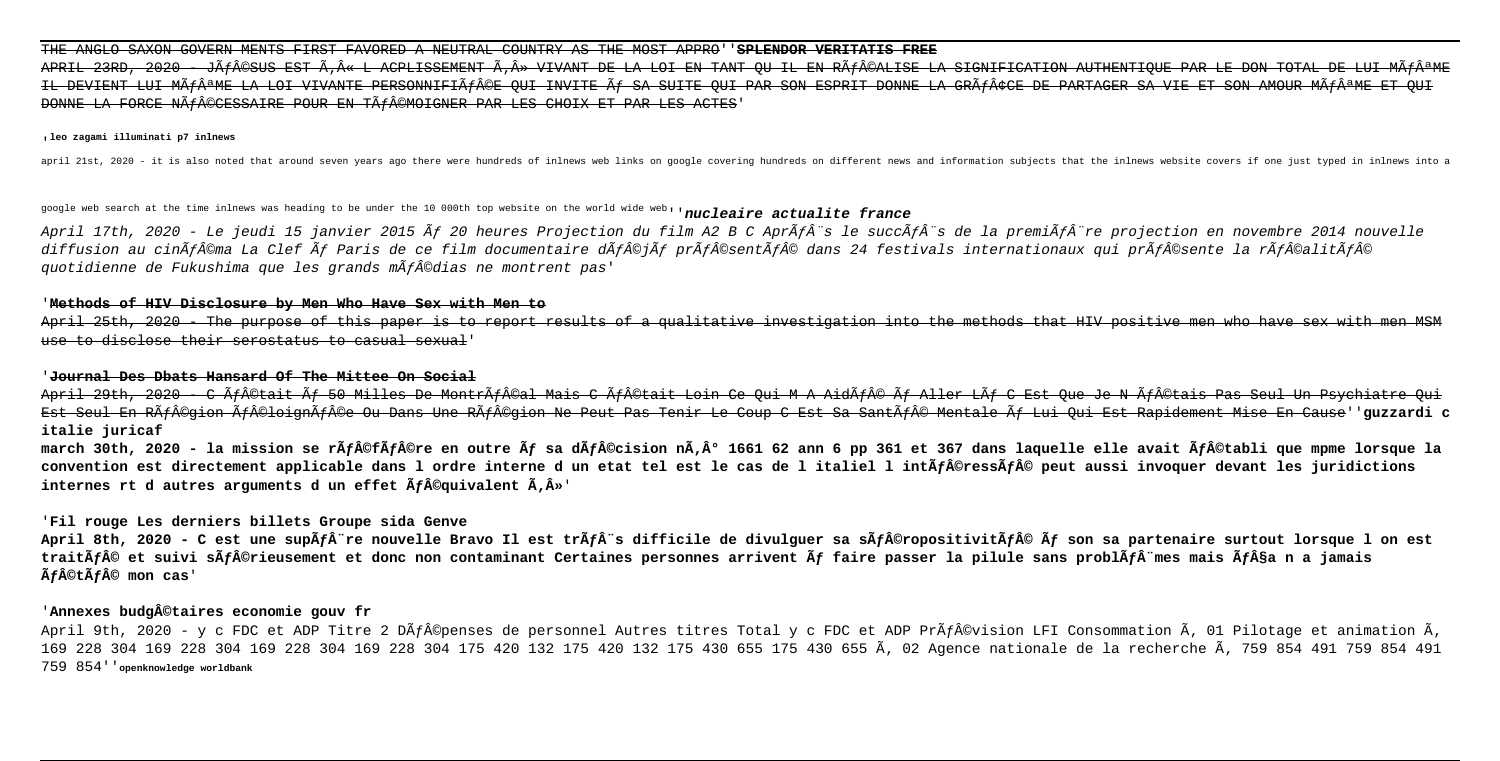april 30th, 2020 - according to this analysis 71 of the population is in chronic poverty 16 is vulnerable to transitory poverty and 13 is not vulnerable to poverty 4 as figure 2 4 shows the vast majority of the rural popul of chronic poverty but this is less true for the urban areas 51 for secondary urban centres and 19 for the major urban centres'

## 'PDF Social And Cultural Aspects Of HIV And AIDS In West

April 17th, 2020 - With The Increasing Focus On The Role Of Social Aspects Of The HIV Epidemic In Sub Saharan Africa The Need For An Overview Of Existing Research Dealing With Such Issues Has Bee More Urgent'

## 'Discours Sur La Constitution De 1889 Suivi D Une Lettre

April 19th, 2020 - Pacplissoment Do Sa TAcho IlimpartiaM6 Oue Nous Avions Le Droit D Attendre De Ses Members Cortes Elle Ne S En Strait Pas Tenn I IanlorioritO D Uno Da O Sur Line Autre Elle Aurait Cherch6 Plut6t 1 Savor Si V Aimellt LIIAO Pverni Re Election Avait Eu Lieu Le 29 Ou Le 39 Juin Et Cc West Oulapr6s Avoir V6rifiA Ce Fait Ou Eflo Aurait Eu Le Droit D Conclure En Faveur Du Plus Pre S'

## 'muniques Apanews net

April 25th, 2020 - muniques APANEWS Agence Africaine de Presse apanews net JOURNEE MONDIALE DE LUTTE CONTRE LE SIDA JOURNEE MONDIALE DE LUTTE CONTRE LE SIDA Plus de femmes enceintes et dââ.¬â"¢enfants bÃf©nÃf©ficiant dââ.¬â"¢un traitement pour une gÃf©nÃf©ration sans''LES ALGUES VERTES PHYLUM VIRIDIPLANTAE SONT ELLES APRIL 26TH, 2020 - DANS SON LIVRE LIFE ON A YOUNG PLANET A H KNOLL PR©TEND OUE LES PLUS ANCIENS FOSSILES BIEN ATTESTéS D ALGUES VERTES REMONTENT Ã 750 MA CEPENDANT SELON LE LIVRE DE B TEYSSÃ"DRE LA VIE INVISIBLE CERTAINS D ENTRE EUX SONT BEAUCOUP PLUS VIEUX L ARTICLE OUI SUIT RECOURT à UNE MéTHODE OUI BINE LA PALéONTOLOGIE ET LA PHYLOGéNIE MOLéCULAIRE POUR UNE RECHERCHE SUR LES FOSSILES

## 'REACTION INFLAMMATOIRE

April 22nd, 2020 - C est une activitÃf© intÃf©qrÃf©e dans une filiÃf re de soins celle de l insuffisance rÃf©nale chronique au stade terminal La prise en charge des patients nÃf©cessite la collaboration permanente de tous les praticiens impliquÃf©s dans le traitement du patient insuffisant rÃf©nal spÃf©cialiste de transplantation nÃf©phrologue responsable du programme de dialyse mÃf©decins gÃf''**f<del>lourideanddemocracy inlnews</del>** 

april 14th, 2020 however it is more likely to be because of the way it was smelted gold melts at 1063ºc but it appears that at mount horeb they used heat to the temperature of the sun s surface which is approximately 6 000 degrees c to get those kinds of temperatures 8 000 years ago was a feat in itself but next piece of information is mind

rflexions sur lavenir de lnergie nuclaire de la

april 28th, 2020 - c r physique 13 2012 480ââ,-"518 contents lists available at sciverse sciencedirect ptes rendus physique ph r a n r ac i hi di mo nu sÃf» ce m la sto pis m ke nu sa po plu un po 16 do sciencedirect y

Ãf©flexions sur lââ,¬â"¢avenir de lââ,¬â"¢Ãf©nergie nuclÃf©aire de la france dââ,¬â"¢aujourdââ,¬â"¢hui u monde de demain ii e Ãf iv e gÃf©nÃf©rations,

# 'Annexes budgâ©taires

April 15th, 2020 - Ã, 13 Recherche partenariale dans le dÃf©veloppement et lââ,¬â, camÃf©nagement durable Ã, 48 836 809 48 836 809 52 824 259 52 824 259 181 470 170 181 470 170 152 213 397 152 213 397 Ã, 13 01 Agence nationale chargÃf©e de la sÃf©curitÃf© sanitaire de lââ,¬â"¢alimentation de lââ,¬â"¢environnement et du travail ANSES Ã, 1 598 989 'La vie des toiles Astrosurf

January 17th, 2020 - La vie la mort sont des notions du vivant bactériologique animal et véqétal Pour nous la vie est une course contre la mort dont cette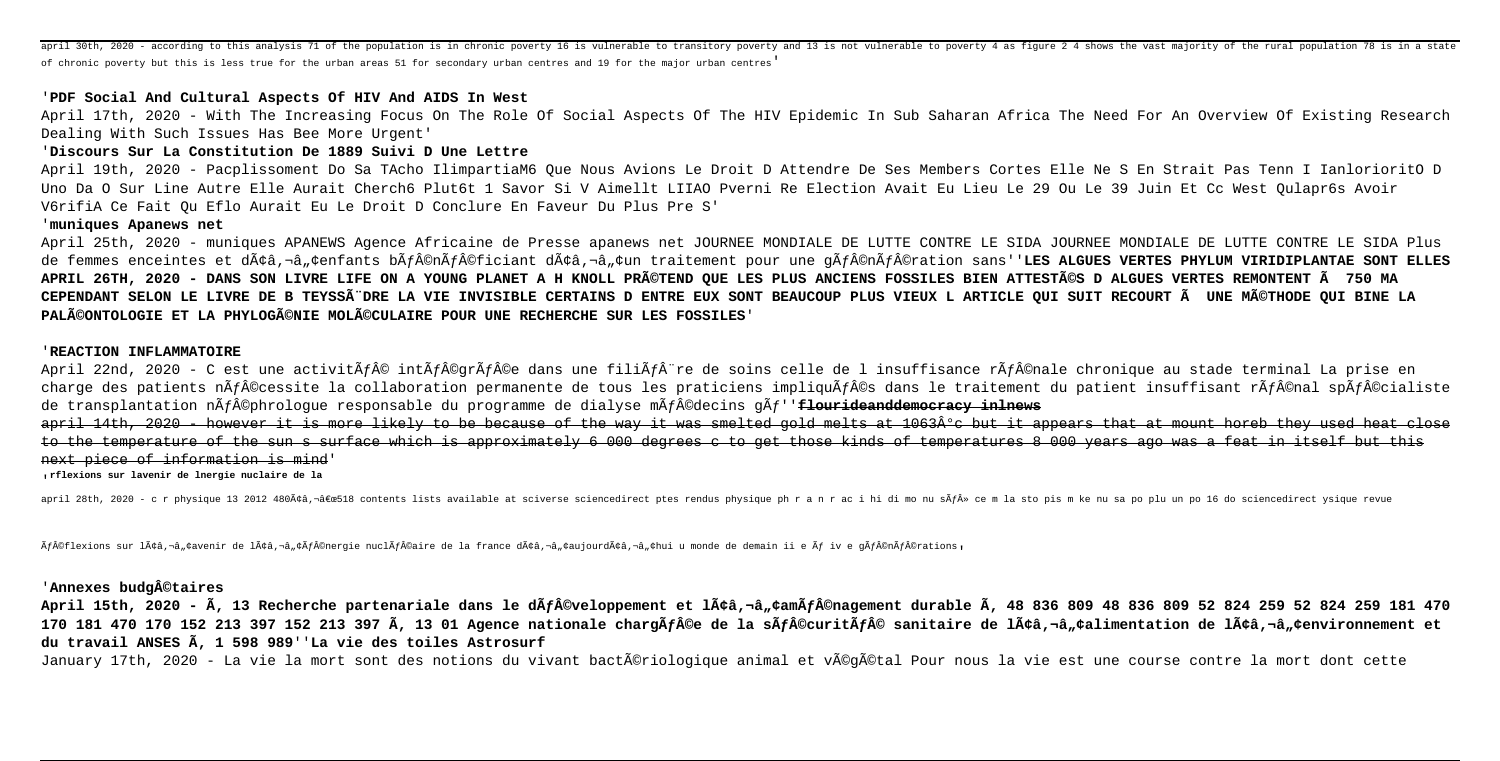dernière est forcément gagnante Le vivant se découpe grosso modo en trois partie principale la naissance enfance l épanouissement et la vieillesse mort''**le cea au Topics by Science gov**

April 18th, 2020 - Lââ, a a cĂfâçqe qestationnel moyen Ấf la premiẤf re consultation Ấf©tait de 14 semaines d amÃf©norrhÃf©e SA et Ấf l amniocentÃf se Ãf©tait de 16 SA et 5 jours L analyse FISH a Ãf©tÃf© rÃf©elisÃf©e aprÃfÂ"s consentement des couples sur des cellules non cultivÃf©es Ãf partir des  $\tilde{A}f\hat{A}\odot$ chantillons de liquides amniotiques en utilisant des sondes sp $\tilde{A}f\hat{A}\odot$ cifiques du chromosome 21''<sub>court trait de foraminifrologie l essentiel sur les</sub>

april 30th, 2020 - court traitÃf© de foraminifÃf©rologie l essentiel sur les foraminifÃfÂ~res actuels et fossiles jean pierre bellier robert mathieu bruno granier avant propos aprÃfÂ~s une quarantaine d annÃf©es dans le

et avant d abandonner la qualitÃf© de salariÃf© de l Ãf›ducation nationale pour entrer dans le nouveau monde des pensionnÃf©s il est apparu judicieux au '**CHYPRE c TURQUIE Juricaf**

March 30th, 2020 - Texte APPLICATION REQUÃf TE NÃ,° 80 17 77 CYPRUS v TURKE Y CHYPRE c TURQUI E DECISION of 10 July 1978 on the admissibility of the applicatio n Dà f CISION du 10 juillet 1978 sur la recevabilità fâ® de la requà fâªt e'

'**zoom Sur Les Medias PDF Full Ebook By Kasey Ula**

**April 27th, 2020 - 13 15MB Ebook Zoom Sur Les Medias PDF Full Ebook By Kasey Ula FREE DOWNLOAD Looking For Zoom Sur Les Medias PDF Full EbookThis Is The Best Place To Entre Zoom Sur Les Medias PDF Full Ebook PDF File Size 13 15 MB Previously Sustain Or Repair Your Product And We Hope It Can Be**''**Document Parlementaire N 5 666 3 Senate**

April 17th, 2020 - Le Donneur Vivant Doit Ãfªtre IndemnisÃf© Correctement Non Seulement Pour Les Frais LiÃf©s Ãf L Intervention Pour Le ChÃfÂ^mage Oui En DÃf©coule Mais Aussi Pour Les Pertes Ãf©ventuelles Sur Le MarchÃf© Du Travail Et Pour Les ConsÃf©quences Sur Sa SantÃf© MÃfªme Si Elles Apparaissent Plus Tardivement'

'**Game of Thrones 803 Avis pisode 17 4 Forom**

April 16th, 2020 - Donc ça Bran qui ne peut pas rester assis sur sa chaise sans rien faire de transcendant tout le long voilĂ les 2 bombes Ă retardement à ne pas louper en fait je ne vois pas ment les louper c est trop gr

ne pensent pas les spectateurs amnésiques au point d avoir oublié que Jon est mort à la base je dis ça mais je me suis vu le rappeler à ma derniÃ"re.

## '**hennessy vs sprit cognac dricka se**

march 20th, 2020 - hndnwlws42 skrev fredagen den 24 februari 2017 kl 12 35 louis vuitton outlet online louis vuitton outlet cheap coach outlet we will want to learn more about be on the lookout at our responsiveness all of our readiness after which you can our positioning regarding forces to achieve able for more information regarding address this many of the new paradigm that a number of us have have you'

#### '**CULTURES TERRITOIRES ET POLITIQUES PUBLIQUES DOC**

MAY 2ND, 2020 - EU Ãf©GARD Ãf SA VOCATION D'EXEMPLARITÃf© EN MATIÃfÂ~RE DE CRÃf©ATION ET DE PROGRAMMATION THÃf©Ãf¢TRALE CHAQUE CENTRE DRAMATIQUE DOIT ÃfªTRE UN LIEU DE RÃf©FÃf©RENCE TANT SUR LE PLAN LOCAL QUE NATIONAL 18 18 CIRCULAIRE DU 19 MARS 1999 SUR LES ORIENTATIONS POUR LA POLITIQUE DU THÃf©Ãf¢TRE ET DU SPECTACLE FICHE SUR LES CENTRES DRAMATIQUES NATIONAUX UZESTE MUSICAL VISAGE'

'**LA NATURE DES CHOSES**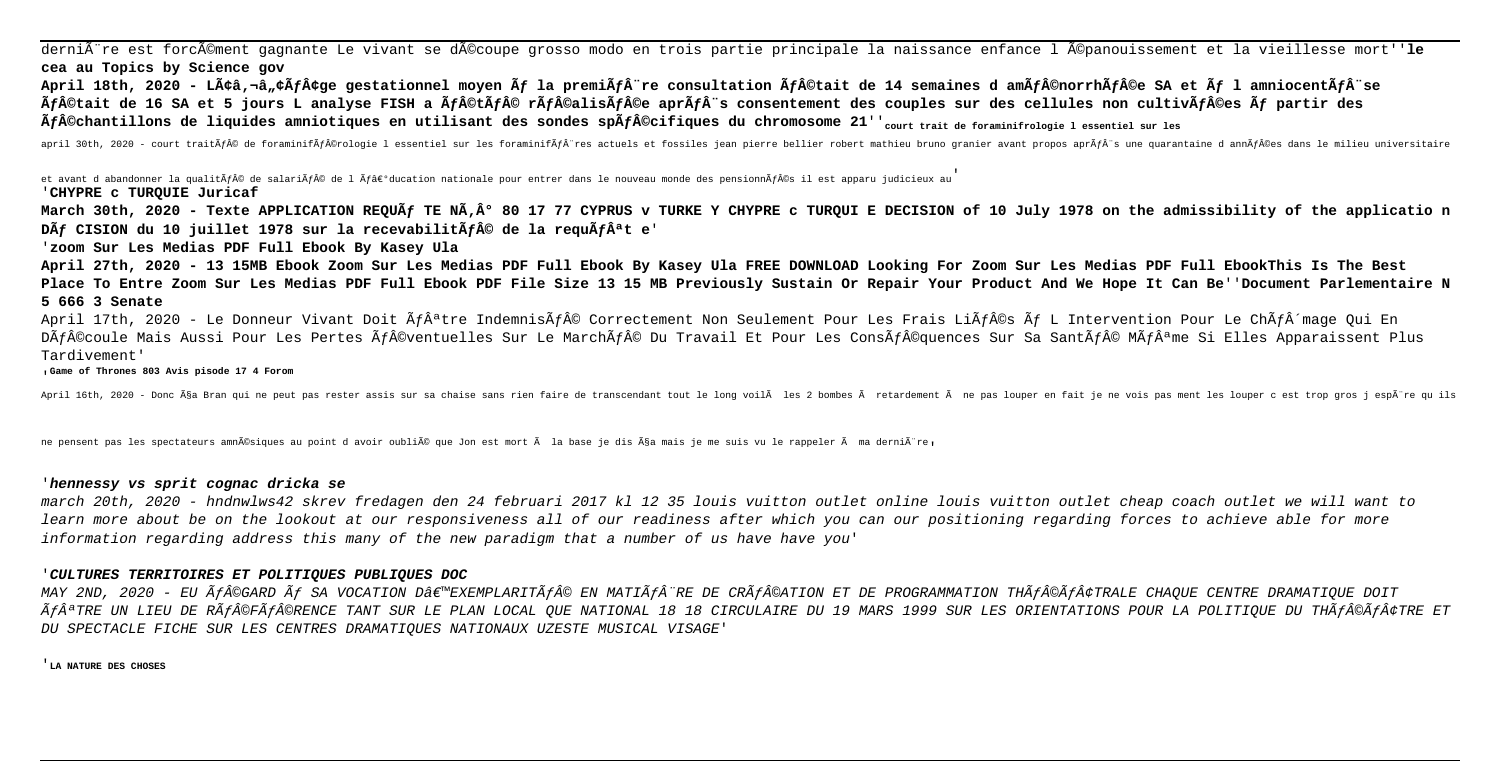May 2nd, 2020 - A une Ãf©poque oÃfÂ<sup>i</sup> les protĂf©ines Ăf©taient moins facilement accessibles que maintenant ils ont pratiquÃf© le cannibalisme rituel Manger son pÃfÂ~re dÃf©funt c Ăf©tait lui confĂf©rer une sorte d son courage et sa sagesse Par extension manger son ennemi valeureux c Ãf©tait s approprier ses qualitÃf©s'

#### **QUESTIONS REPONSES SUR LE LINKY**

MAY 3RD. 2020 – FRÃÍ©OURNCES DE FONCTIONNEMENT DU LINKY SONT PRISES ENTER 148 KILOHERTZ ET 400 KILOHERTZ CE SONT DONC DES RADIOFRÃÍ©OUENCES ET NON DES MICRO ONDES LES RADIOFRÃÍ©OUENCES SONT ME LES MICRO ONDES CLASSÃÍ©E

DES CANCà f©ROGà f "NES POSSIBLES PAR LE CENTRE INTERNATIONAL DE RECHERCHE SUR LE CANCER OUI Dà f©PEND DE Lââ,-à.¢OMS.

## '**Journal des dbats Hansard of the mission permanente**

April 20th, 2020 - Ã, Les travaux parlementaires 32 e lÃf©gislature 2 e session du 30 septembre 1981 au 2 octobre 1981 Journal des dÃf©bats Ã, mission permanente de la justice Le mardi 6 octobre 1981 No 1 Les versions HTML et PDF du texte du Journal des dÃf©bats ont Ãf©tÃf© produites Ãf l aide d un logiciel de reconnaissance de caractÃfÂ<sup>-</sup>res La version officielle demeure l Ãf©dition imprimÃf©e''**Game Of Thrones 503 Avis pisode 13 5 Forom** April 30th, 2020 - Le côté positif pour nous c est qu il semble vouloir faire bouger les choses et nous donner des raisons d espérer du mouvement Il crée aussi une sorte d alliance tacite dangereuse avec Stannis qui lui coutera certainement par la suite surtout avec la Brienne sur le dos Tyrion a toujours autant la répartie facile et c est absolument jouissif''**FULL TEXT OF A DICTIONARY OF IDIOMS FRENCH AND ENGLISH APRIL 10TH, 2020 - FULL TEXT OF A DICTIONARY OF IDIOMS FRENCH AND ENGLISH SEE OTHER FORMATS**'

### '**gense feosyako ch**

march 19th, 2020 - il faut bien voir que durant la p<del>ÃfÂ@riode embrvonnaire l Ãfªtre humain reÃfÂ\$oit du sein de sa mÃfÂ"re tout ce dont il a besoin il</del> trouver dans un environnement vivant or voyez vous lorsque l Ãfªtre humain est en germe dans le sein de sa mÂf¨re il ne pourrait pas survivre si on l en sortait''**MICROSPECTROSCOPIES FONCTIONNELLES DU VIVANT APPROCHES**

MAY 3RD, 2020 - THÃ*f* ME CANCER MUNICATION MICROSPECTROSCOPIES FONCTIONNELLES DU VIVANT APPROCHES CELLULAIRES ET TISSULAIRES M MANFAIT RÃ $f$ ©SUMÃ $f$ © BASÃ $f$ ©ES SUR Lââ,-a.¢INTERACTION MATIÃ*f*Â"RE RAYONNEMENT LES SPECTROSCOPIES OPTIOUES RAMAN INFRAROUGE FLUORESCENCE PER METTENT DE CARACTÃ*f*©RISER LES SYSTÃ*f*Â"MES **BIOMOLà F©CULAIRES SIMPLES OU PLEXES'** 

## '**ISO 8859 15 B bGV0dHJlIDM0MSAtIE5BTlRF ISO MARC**

March 25th, 2020 – Et me partout ce qui reste vivant du catholicisme est au moins « classique » pour ne pas dire traditionnel Dans le diocĂ"se de Nantes c est prĂfÂ"s d'un fidÃfÂ"le sur deux qui assisterait Ãf la messe t

si le Motu Proprio Ãf©tait appliquÃf© dans sa paroisse

## '**les e trangers et la proprie te immobiliere en haiti**

**april 25th, 2020 - en 1806 ics constituents so born6rent a reproduire la premi re parfic do la disposition c 1806 art 27 consid6rant sans doute que par sa forme absolute elle impliquait la second mais en 1816 on les report routes deux on les mettant dans deux articles s6par6s art 38 et art 39 in fine**' '**accueil Art Polling**

April 20th, 2020 - PremiÄf re Impression On Est Me Pied Nu Donc Il Faut Rectifier La Hausse D On Est Plus PrÂf o Du Sol Ou Des Chaussures Et MÃf me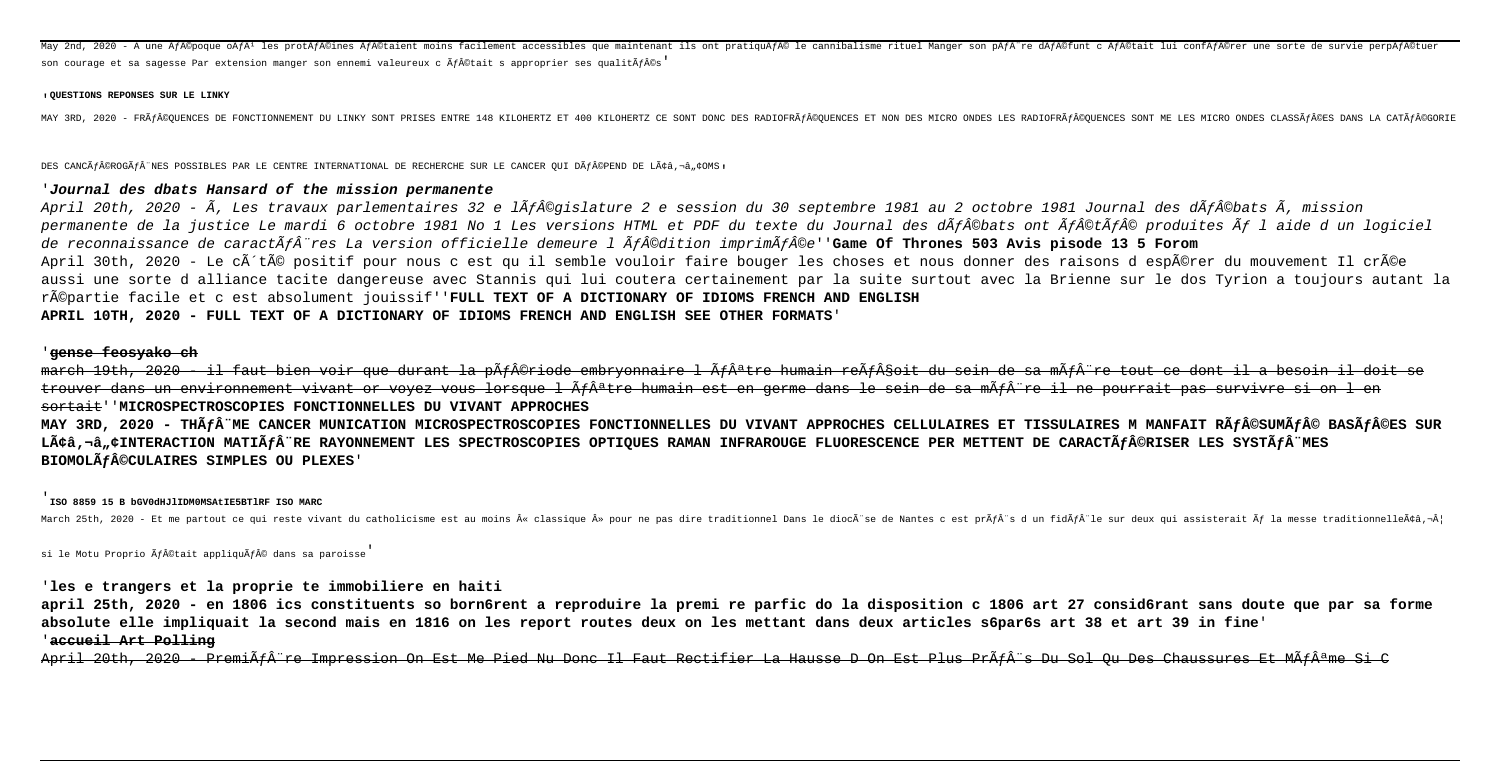MillimÃf©trigue Il Faut S DeuxiÃf me Impression On RÃf©apprend Ãf Marcher Me On Devrait Le Talon D Puis Le DÂf©roulÃf© Du Pied Pour Finir Par Les Doigts De Pied Me Lorsque J DÃf©butÃf© Le

# '**Les sources de l histoire d Alexandre**

April 21st, 2020 - Alexandre est nÃf© Ãf Pella la capitale du royaume de MacÃf©doine le 20 ou le 21 juillet 356 av J C N 10 Il est le fils du roi de MacÃf©doine Philippe II de la dynastie des ArgÃf©ades et d Olympias sa troisiÃfÂ~me Ãf©pouse princesse dââ.¬â"¢Ãf‰pire de la dynastie des Ãf‰acides 58 Par sa m $\tilde{A}$ fâ re il est donc le neveu d Alexandre le Molosse roi d  $\tilde{A}$ fâ $\epsilon$ °pire'

#### '**FULL TEXT OF HISTORICAL DICTIONARY OF ANCIENT EGYPT**

## APRIL 23RD, 2020 - FULL TEXT OF HISTORICAL DICTIONARY OF ANCIENT EGYPT SEE OTHER FORMATS''**openknowledge worldbank**

April 27th, 2020 -  $\tilde{A}^-\hat{A}^*\hat{A}^*$  77944 Dynamiques de d $\tilde{A}f\hat{A}$ ©forestation dans le bassin du Congo R $\tilde{A}f\hat{A}^0$ concilier la croissance  $\tilde{A}f\hat{A}^0$ Conomique et la protection de la for $\tilde{A}f\hat{A}^a$ Document de travail n°4 EXPLOITAT''**PREAMBULE AC ORLEANS TOURS FR**

MARCH 21ST, 2020 - C MESURES DE PRéVENTION R N L'EXCLUSION PONCTUELLE DE COURS SERA PRONONCéE DANS LE CAS D'UN MANOUEMENT GRAVE R N D'UNE MISE EN DANGER DE L۪̩LèVE DE LA CLASSE OU DU PROFESSEUR R N CETTE MESURE FERA L€™OBJET D€™UN RAPPORT éCRIT AU C P E OUI EN INFORMERA LE CHEF R N D€™Ã©TABLISSEMENT ET LA FAMILLE R N'

#### '**Structure et propri©t©s de leau Blog**

April 27th, 2020 - Structure et propriĕf©tĕf© de l'eau Lââ,-â,∉eau est essentielle ễf la vie Celle ci a dââ,-â,∉abord Ãf©tÃf© aquatique et cââ,-â,∉est en conservant un milieu intÃf©rieur liquide que les Ãfâªtres

des ocÃf©ans avec la nÃf©cessitÃf© sauf pour quelques espÃf™ces adaptÃf©es au dÃf©sert de rester Ãf proximitÃf© dââ,¬â"¢un point dââ,¬â"¢eau,

# '**AP avant Abstract**

April 11th, 2020 - Mais la couleur ne va pas sans la mati**Âfâ** re et l une et l autre ne sont rien sans l interaction de la lumiÃf re et puis vient la nÃf©cessitÃf© de la structure aussi lÃf©gÃfÂ<sup>"</sup>re soit elle L obligation d un support pour servir d Ãf©crin Ãf la vibration colorÃf©e et aussi Ãf©lÃf©ment essentiel le rythme int $\tilde{A}$ fâ©rieur et ext $\tilde{A}$ fâ©rieur  $\tilde{A}$ f l oeuvre'

## '**le site curiosphere tv est un site ac orleans tours fr**

**april 17th, 2020 - si c est un homme r nrésumé le 13 décembre 1943 primo levi est arrêté par la milice il est ensuite déporté à auschwitz c est de l intérieur qu il nous livre son témoignage sur la condition humaine dans ce camp de concentration r ncote r lev s r n r n r nbober robert quoi de neuf sur la guerre**'

# '**Armed Assault Info**

April 15th, 2020 - Prague Republique TchÃf que le 19 Mai Bohemia Interactive le studio indÃf©pendant tchÃf que dÃf©ja distinguÃf© par de nombreuses rÃf©penses est heureux d annoncer le dÃf©veloppement d Arma 3 la toute nouvelle version de sa sÃf©rie de simulateurs militaires rÃf©alistes acclamÃf©s par la critique Bas $\tilde{A}$ f $\hat{A}$ © sur plus de 10 ans d exp $\tilde{A}$ f $\hat{A}$ ©rience construit sur les points forts de'